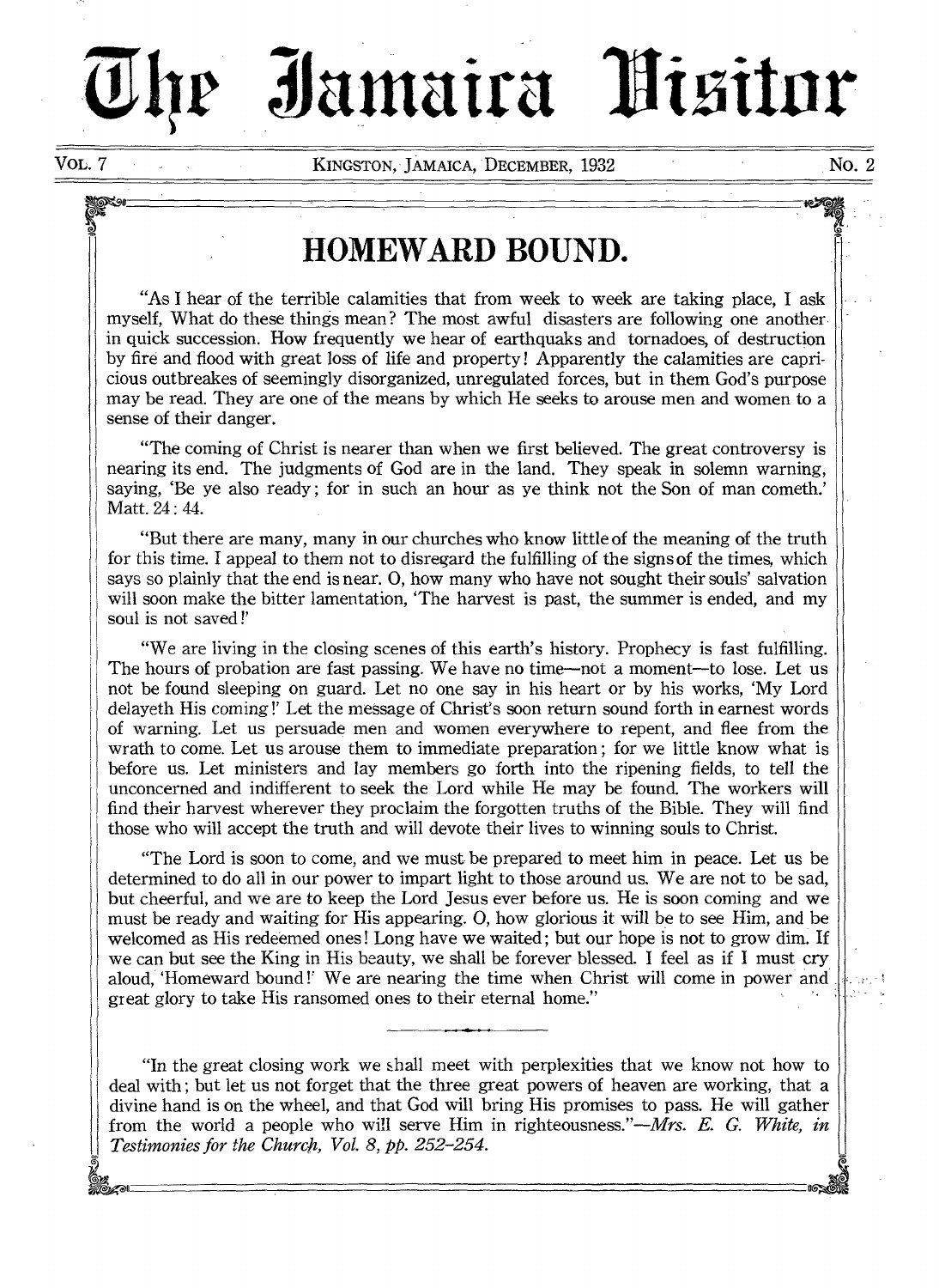# **THE BIBLE STUDY**

# **PATIENCE A Study on Rev. 14 : 12.**

# Three outstanding characteristics of the redeemed are mentioned by the Apostle John. They are patient, they keep the commandments of God, and they have the faith of Jesus. James the prophet of last day conditions, especially exhorts to patience. It would appear that this grace of character is especially needed by those who live in the day of Christ's return, for then it is that Satan is to reveal his great power. Impatience is, perhaps, the ground of greatest backsliding. There is much occasion but no need for it. In the home, in the daily work, in the church, indeed in all the avenues of life something is constantly appearing to tax the patience of him who desires to follow Christ. Circumstances and conditions both within and beyond our control cause the cords holding our feelings and words to snap and we feel, **do,** or say that which is unChristlike. Now, Christ has promised to heal all our backslidings, and as impatience is the cause of most backsliding, He will heal it He has promised to write His law in the hearts of those who wish to follow Him. It is only when men love His law that they can possibly fully follow Him. Then is fulfilled the promise of God, "Great peace have they which love thy law, and nothing shall offend them." How wonderfully enjoyable is the course of a life that is offended by nothing, no matter how annoying. Christ's patience was prophesied of by Isaiah in the words, "A bruised reed shall He not break, and the smoking flax shall He not quench." Patience overcomes all critcism. It covers the faults and shortcomings of others. It promotes love in the home and unity among brethren. It is not a negative but a positive element of character. It secures results. It shall "not fail nor be discouraged" before its righteous cause. It is the source of great accomplishments of men as well as the happiness of the humblest home. It is the gift of God to be had for the asking and taking. Those who are redeemed from among men have the patience of saints as well as being able to keep the commandments of God and hold the faith of Jesus. These are the elements of the gospel which the missionary,—he who is sent of God preaches. And he preaches all three of them by his life more forcibly than by his words. FREDERICK GRIGGS.

# **SHALL WE HOLD OUR MISSIONS**  BY MRS. E. G. WHITE

I know that times are hard, money is not plentiful ; but the truth must be spread, and money to spread it must be placed in the treasury. Our message is worldwide; yet many are doing literally nothing, many more so very little, with so great a want of faith, that it is next to nothing. Shall we abandon the fields that we have already opened in foreign countries? Shall we falter and become laggards now, in the very last scenes of this earth's history? My heart says, No, no! I cannot contemplate this question without **a** burning zeal to have the work go. We would not deny our faith, we would not deny Christ, yet we shall do this unless we move forward as the providence of God opens the way. The work must not stop for want of means.

# **RECENT ACTIVITIES**

Since my recent illness in Kingston I have had the privilege of visiting a number of places in Jamaica and other Islands. In company with Pastor and Sister Edmed the week -re September 23-25 was very pleasantly, and we trust profitably, spent at Guy's Hill where we were comfortably and happily entertained in the home of Brother and Sister Walker. Sabbath day service was held with the church at Guys Hill. Sunday the 25th the dedication of the Gayle church was conducted. We are glad to know that our people have erected such a representative and substantial building to stand as a memorial to the message, and so beautifully situated in Gayle. The building is another memorial erected to the truth and message of God in Jamaica and one more to the credit of the hard work and earnest effort of Pastor H. Fletcher. These buildings do much to add permanence and strength<sub>sto our work.</sub>

The following week-end we spent the Sabbath at the College at Mandeville. This has been fully reported in a previous issue so I will not speak at length of the services held at this time. The day following, the second of October, another neat and well erected church building was dedicated at Newport, the result of the efficient leadership of Brother E. E. Parchment with the faithful efforts of brethren and friends who assisted so nobly in the erection of this edifice which adds one more to the memorials for God's last great saving message in the island of Jamaica. Large gatherings of friends and neighours gathered at these dedicatory services to listen to the message presented.

On the Tuesday following—October 4—I left for a hasty trip to Porto Rico to

meet with the brethren in counsel over the losses of several church buildings occasioned by the recent hurricane of the week before. While we are very sorry indeed to know that four buildings were completely destroyed and two or three others more or less seriously damaged, yet we are glad to believe that out of the ruin and wreckage the Lord will bring good in the erection of some better and more substantial buildings. While the Devil delights in destroying life and property, God only permits him to go as far in this work of devastation as may redound to His glory and the advancement of the truth. The wrath of the enemy shall praise Him and the remainder of wrath will He restrain. We are glad to report to the glory of God that none of the lives of our people were taken while hundreds of .others were killed, and no member of our churches was injured more than one or two who suffered very minor bruises. It is truly remarkable how the Lord does protect and care for His people in these times of calamity. Psalm ninety-one is a very precious life protection policy to the believing trusting child of God in such times of calamity.

 $\mathcal{N}_{\rm{max}}$ والعجا

After the few days spent in Porto Rico I stopped over the week end in Santa Domingo city. Our eyes were made happy and the heart to rejoice to see how the work of the message is prospering in that city. Where our little chuch building was completely destroyed two years ago we now have the large new "temple" filled with worshippers. The Sabbath school membership including a large Home department now numbers over five hundred in Santa Domingo City. It is indeed marvelous how God is blessing the work in that city. On returning from Porto Rico and Santa Domingo I was happy to spend the following week-end, October 21-25, at at the College attending the annual closing exercises. On Sabbath I had the privilege of preaching the baccalaureate sermon to the graduating class. On Monday night the graduating exercises took place which was a real credit to the good and efficient work of the College. Professor Shafer's graduating address to the class was a clear presentation of the reasons for our conducting schools of this character. The day following I have had the privilege of speaking to our churches in Kingston on occasion.

A. R. OGDEN.

# **HEAVEN'S AMOURIES OPENING**

October-November weather season this year will long be remembered with distinction. Unusual depressions with their

<sup>&</sup>quot;The first hour of the morning is the rudder of the day."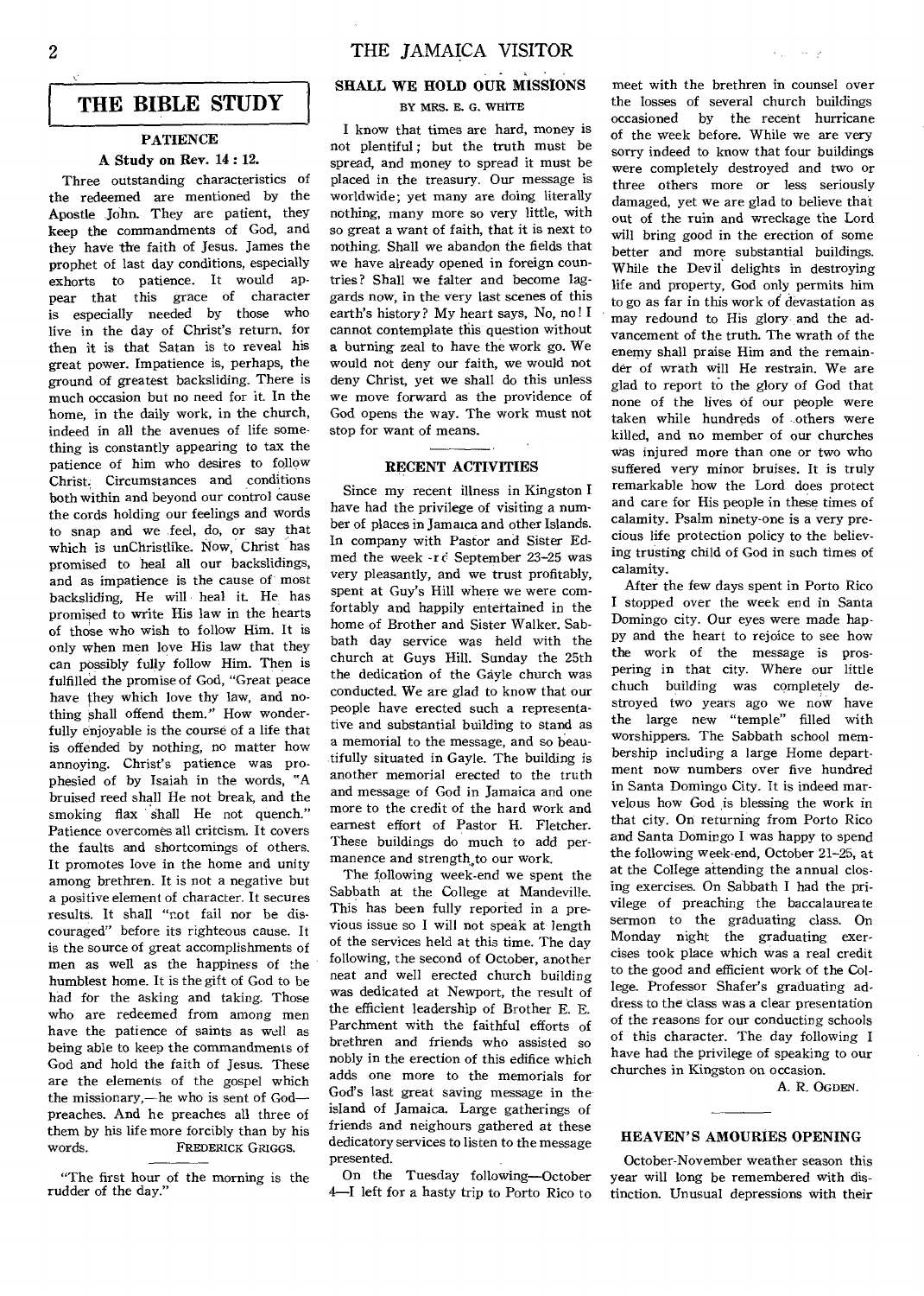attendant spells of heat of a very trying intensity, followed by storms and high winds of unusually destructive force, have emphasized the uncertainty of human life in hundreds of families residing in a wide area. To-day thousands lie lifeless who but a few days ago were enjoying\_ physical health and strength and moving among their friends with every prospect of longevity. Some were snatched by angry waves, some by devouring fires, some were buried alive 'neath falling debris, while we know not how many were snatched from us by agencies unsuspected. Porto Rico first signalled her distress, and we had scarcely sent to her succour when Jamaica and the Leeward Islands simultaneously prepared for what might be. But our imagination cannot grasp the possibilities of Nature, and what we expected did not come; what we did not expect came. From Negril to Port Morant, the whole northern coast felt the chastening rod that beat down property, fruit, and docks, but spared our people. As if to show a special dislike for our produce, the high winds attacked our lands throughout the Island, and most of it is to-day an agricultural wreck. We thank the Lord for our spared lives. We began life with nothing, and He has graciously cared for us all the years, and now that our garden is a wilderness, He can still lead us like a Shepherd, and He will.

The main cyclonic movement appears to have traversed the Caribbean midway between Jamaica and the northern coast of Columbia—possibly farther East. But it was not too steady and touched our Western end with bitter results to some of our best coast lands. Then it swept round to the Cayman grcupe and completely devastated the two small islands, killing and wounding many and leaving them marooned upon a barren Island without home, food, or cover. From thence, it moved to Cuba, crossed a part of that Island killing 2,000 unsuspecting persons and wounding several thousand others. It buried one town 21 feet under sea water and when the waves receded there was not a living person, or a house, or any living thing to tell the story. Unsatiated it passed the Bahamas, touching a few of the smaller ones, and thence to the United States, where we hope it spent itself.

To all who have sufferd loss or bereavement or both, we extend our heartsympathies and would point them to the God of all comfort in whose hands we are. We are told in Psalm 148: 8, that stormy winds fulfill His word. Maybe Isaiah 26: 9 explains this, for it says that when God's Judgments are in the earth, the inhabitants of the world will learn

righteousness. The world needs something unusual to awaken it from its spiritual slumber. Preaching seems to have lost its attractiveness to many. The truth does not impress human hearts as it used to do fifty years ago. Mad-set on pleasure, vice, and sport, steeped in cold religious formality, and shelving the fundamentals of heaven's home life, men are carelessly rejecting the highways of God. They are sleeping when they should be wide awake to eternal realities. This calls for the appearance of preachers of greater strength than human ambassadors—and God speaks to us all in the voice of calamity. It was His way with Israel *(see* Amos 4). And He wants us to consider, "For, lo, He that formeth the mountains, and createth the wind, and declareth to man what is his thought, that maketh the morning darkness, and treadeth upon the high places of the earth, The Lord, The God of hosts, is His name." Amos 4: 13.

Dear Brethren, let us seriously consider our own personal spiritual relationships, for we know not when or how quickly and suddenly our lives may be involved in some calamity. And in the meantime, let us not think too much of our material losses. Like the prophet, let us say, "Although the fig-treee shall not blossom, neither shall friut be in the vines; the labour of the olives shall fail, and the fields shall yield no meat, the flock shall be cut off from the fold, and there shall be no herd in the stalls; yet will I rejoice in the Lord, I will joy in the God of my salvation." HAB. 3: 17.

H. J. E.

# GEMS FROM THE MINES OF ACTIVITY

# What Old Books and Papers Do.

Many years ago a Seventh-day Adventist family lived in a village far up in the Mile Gully mountains. They lived faithful lives, and although no one accepted the truth in their neighbourhood, the people respected them highly, and they left good impressions on the minds of many. The wife died, and later the husband gave up the truth and left the place, having sold the property.

On vacating the premises this man left behind many remnants of papers, old books, etc., and the wife of the new tennant read these until she began to observe the Sabbath. Her husband did not yield easily to his wife's new light, until one Friday night he returned home with the good news that he had decided to obey the command also. As a reeult we organized a Sabbath school of 17. The brethren of the Coleyville Church have been a great help to them and five of their number were recently baptized, and

several others are waiting for the next opportunity.

Never throw away the old books or papers bearing the last Message<br>of God. Someone may give you d. Someone may give you<br>in the New Earth for credit in the New Earth for those you may have left in some place which ministered to their salvation. There are great surprises awaiting those who keep on sowing, in spite of no immediate results. Let us be of good courage sowing beside all waters until the Lord of the Harvest comes.

LIN RASHFORD.

# Mount Peace Church.

This little church, five miles from Lucea, consists of very poor people, but they are rich toward God. Sister Scarlett, the leader, finding that the immediate neighbourhood only yielded a few fruits to the Message, directed the operations of her little regiment into fields afar, and as a result, some captives have been delivered.

Sunday, Sept. 18, was a day of great rejoicing, when twelve precious souls united with the other Adventist band by Baptism.

A crowd of several hundred persons heard the solemn message of prepartion to meet Jesus, and witnessed the rite. Thus two new districts and centers have been created. To God be the glory.

G. A. E. SMITH.

# A New Church.

The Petersfield Church, formly a company known as Water-Works, have been functioning for over seven years, their membership being held at Darliston Church.

The writer was invited to take over the territory of the late beloved Pastor Jones about this time, the number increased by baptism held at Darliston, and Bro. R. Myrie having moved his home to Petersfield, it was decided to organize the company into a church. A temporary thatched meeting place was exchanged for a weather-proof structure.

On Sunday, Sept. 11, the second baptism of the year took place and the membership is now 40, with ten or twelve attending the baptismal class. Our present difficulty is to find space for these additions, but the believers are working hard and the dear Lord is abundantly blessing.

G. A. E. SMITH.

# Amity Church

On Sunday, October 16, Pastor G. A. E. Smith baptized eleven new converts amidst great rejoicing and thanksgiving.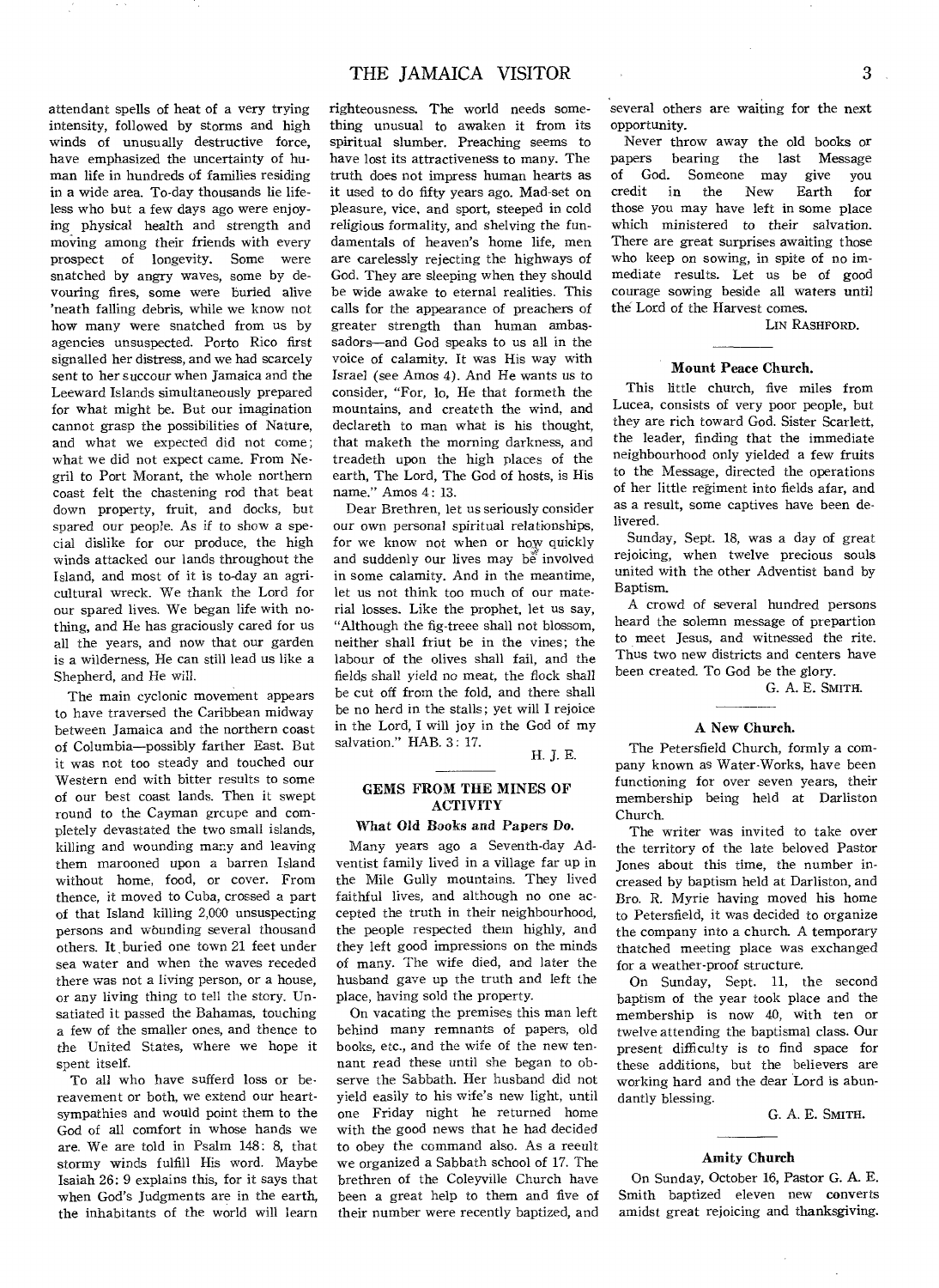Prior to the service heavy rains had caused the flooding of the river, and several candidates who lived miles away had to wade through water and mud to reach the appointed place. A gathering of over two hundred persons assembled on both sides of the river to witness the ceremony, some attending as mockers. Pastor G. A. E. Smith delivered a simple but convincing message, Brother Haig assisting with the music etc. At a later service the same day, these new members were received into the Church, and suitably joined with the church in the celebration of the Ordinances of the Lord's House. R. S. Brown.

# The College Break-Up

The report of this auspicious event will be given elsewhere, but we may be forgiven for placing on record our sincere appreciation of the splendid programme that covered much of the time between Oct. 21-24. It was a symbol of progress and advance whatever one heard or examined. From a critic's veiwpoint, the finish and strength of the woodwork appeared far in advance of previous exhibits. The plumbing and sheet-metal products added to the credit of the institution. The printery ranks with or is better than the best in the Island. Even the agricultural department, although not pretending to exhibit this year, had two bunches of bananas that made us both proud and hungry. The Confectionery and Bakery exhibits would be hard to beat. The Laundry demonstrated its efficiency which was much praised. The art exhibit drew crowds into the Library where the technical side of school work held the visitors for long hours. Keeping to the left, one met the Commercial and mathematical papers. Miss Morgan has reason to be proud of her class which gave a very creditable set of papers. The Commercial class in charge of Miss Edmed was able to exhibit certificates of success in University examinations. Mrs. Dunn's Nurses' class covered a wide field next to the printing, and created a deep interest in the visitors. Passing through visions of many varied scenes and admiring the achievement of Mrs. Peake and Miss Randall, we reached the English exhibit of Mrs. Rathbun—always a classic. Here one could revel in prose and poetry and reach the highlands of speech, or talk with the authors of olden fame or modern culture. The Misses Ebanks and Wilson looked justly proud as the visitors admired the products of their teaching in grades 1-8, in which it was evident that from the little-tot age to the end of the preparatory stages, the children's heads and hands and hearts are all in it. Miss Harrison has also raised the standard of

musical selection, and the renderings showed careful training.

The members of Class '32 excelled in most numbers and should be complimented for the success of their part. We also appreciated the address of Professor Shafer whose treatise on Education was lucid and clear.

Thus briefly we have reviewed from memory the items that impressed. Maybe we omited someone or *something.* However, we may summarize it all up by affirming that the whole was a very creditable exhibit, deserving of the deep appreciation of all who are interested in our Mandeville educational institution.

An army of 8,741 young people was added by baptism to our ranks in 1931. These are scattered all over the world.

Up to the present time the sales of our denominational literature have aggregated 90 million dollars  $(\text{\pounds}18,000,000)$  since the movement began. Our books are found in the peasant home as well as king's palaces. Presidents<sup>3</sup>of powerful republics have read them, and queens have acknowledged their value. Ministers and preachers of many denominations have recommended them, some even using them in the preparation of their sermons. Royal princes and princesses have been calmed for slumber as their attendants read the sweet messages of our story books. One of our Jamaica Colporteurs says he has found an average of nine of our books in most of the houses where he has canvassed.

In a wealthy city where diamonds are the staple source of wealth a young Jewish convert laboured for many years. He became a resident colporteur until the people regarded him as their established bookseller. It is said that as many as sixteen of our books are found in almost every home in that city. To-day, two large churches herald our message, and at the present moment a young evangelist whom the writer nursed when a baby is holding crowds every night in an evangelistic series of meetings. Somehow the message in our books commands attention, and the more they are persecuted and condemned, the more power goes forth from their pages. The Lord bless our literature.

A great scientist has lately written in one of the leading London papers, of his firm belief in the Bible. He says that archaeology has yielded a mass of evidence of the truthfulness of Bible history which cannot be *denied.* Even the story of the flood is confirmed by recent discoveries of mud settlements that have been uncovered beneath which lie buildings suddenly submerged by water. The complete bodies of large animals such as elephants, which belong now to tropical climes, are preserved by the icy regions that must have come into existence at that time. Clothed in sackcloth for many years, the two witnesses—the Old and New Testaments—now stand upon their feet and feature the long past while heralding the coming of king Jesus. Their Testimony, doubted by many in the past, is being more and more firmly supported by the discoveries of great men. Thank God for the Bible!

Among the modern wonders of our inventive time is a new Marconi messagesending machine. It is a typewriter which, when used, sends a message which is duplicated by another typewriter hundreds of miles away. What next?

Our Sutseque Mission is situated in the dense jungles of Peru, right in the line of the aeroplanes which ply between Lima and Isquitos, over the Andes. The station is situated where cross and cold currents make flying difficult So, with the help of the Indians, our Missionaries cleared a landing field for emergencies, where the planes can land. These dear brethren were out of reach of neighbours and places of supply, and they have lived under terribly difficult and lonely conditions. But now, in return for their courtesy in making the landing-field, the company has offered them free use of the aeroplanes, thus changing their conditions entirely. Fifty minutes is now all the time occupied in bringing the missionaries into touch with all they need. How it pays to be thoughtful of others!

The minority demand for the repeal of the Prohibition Law of the United States of America has created an agitation of the greatest proportions. It has also created an opportunity for our *Signs of the Times* and *Watchman* magazines, which are enjoying an unprecedented circulation. Ministers of other denominations and leaders of temperance societies are ordering them in large lots and are circulating them. The *Signs* has repeatedly been acclaimed by other church leaders as the finest ever produced in the cause of prohibition.

Have you ever thought of the law of God, that the giving of it was the greatest event, Deut. 4: 32, 33 ; that to maintain it cost the greatest sacrifice, Rom. 5: 18, 19; and that keeping it *brings* the greatest reward, Rev. 22 : 14 ?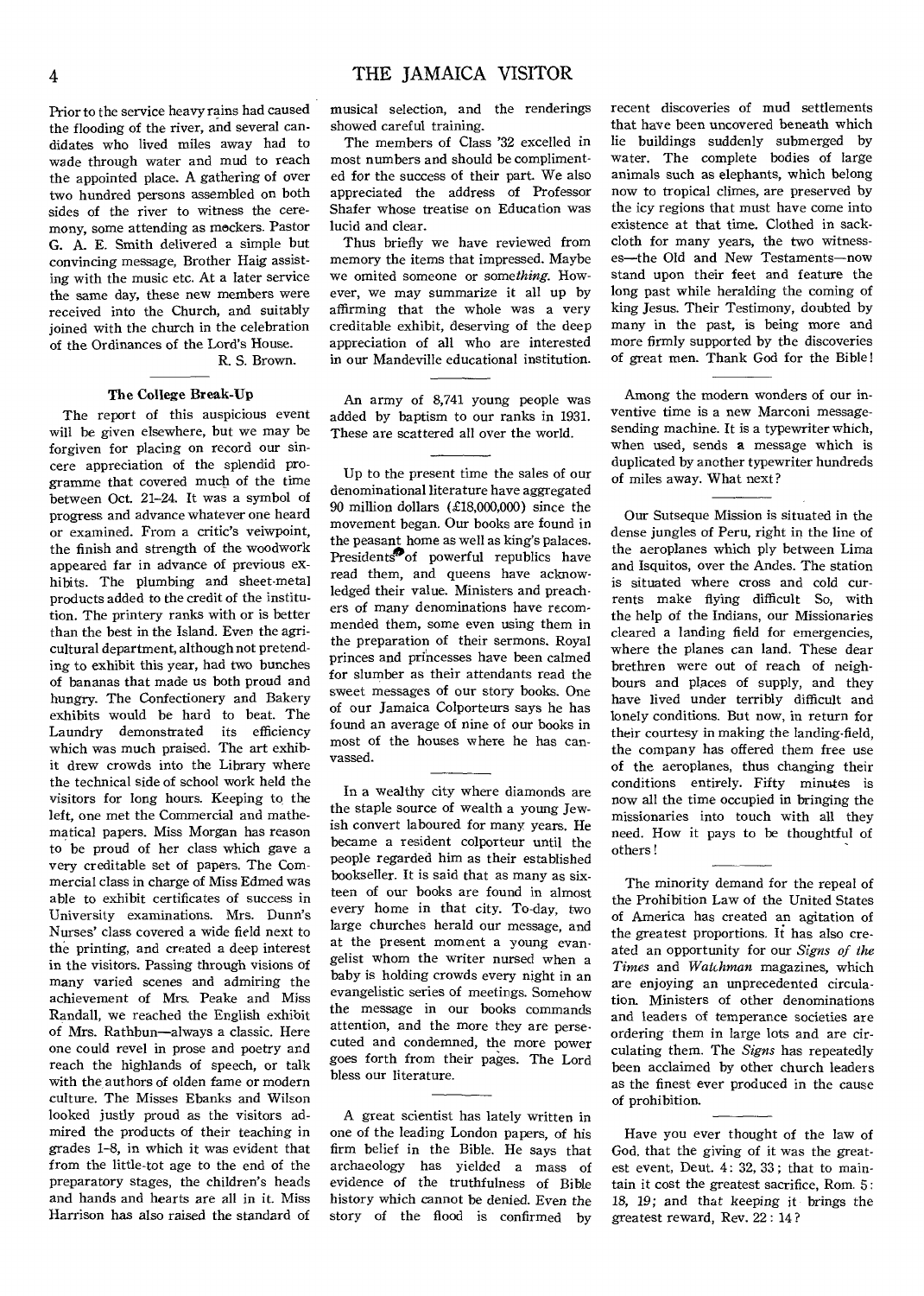In spite of the depression-fright so many are suffering from, Pastor B. A. Meeker and his associates in the Harvest Ingathering have maintained a daily goal equal to that of last year, and like last year, passed it. The goal was £5 a day, they have brought in £6 plus.

A visit to Mount Providence Church proved a refreshing change from the constant drive that had been maintained through the week. The members under the faithful shepherding of Brother Bailey and his associate church officers is making good progress. At Milk river we found the old Race Course church building bowing like Joseph's dejected brethren, to the ground. But the little flock still holds on, and the Lord is raising others up to cheer their hearts. We were happy to meet the new converts there. The road was not too inviting, however, for the rains were deepening the floods, and we had to plough through. We got out in time to save being held up by water. The last Sabbath day we spent at Devon Church, where, though seemingly discouraged, the members were holding fast. Oh, how much we need workers to help hold what the Lord has given us! In one district, we found that a company had been brought out years ago, and then left, with the result that all have given up obeying the truth. It was a pleasure to meet one of these, and to know that if work could be carried on, a new start would be made, as those members still cherish a love for the Message.

A cheering letter from Pastor H. Fletcher says: "The third of the series of meetings which were planned by the Committee for my district closed on the 16th instant. In the morning we had a most impressive baptism. Twelve were baptized including Miss Dorothy Graham and Sergeant Major Clark. Some who were present were visibly moved and I expect they are not far from the Truth. There is still a good interest which needs watching.

The same evening we had a sacred concert which was presided over by Mr. H. E. Vernon, **J.** P., M. P. B., and which he praised very highly.

The 23rd we had a very full day at Spanish Town. Fourteen were baptized, among whom was a grandmother, mother, and son—three generations. Several other baptisms will soon follow.

SPECIAL S. 0. S. CALL. We would like to get into touch with the following persons:

Mrs. Sarah Blake, Miss Gladys Blake, Mr. James Leach, Miss Emma Leach, Miss Merdina Leach, and Mr. David Watkis—all lately from Cuba. If their eye catches this, or if some reader knows their whereabouts, kindly communicate with us at once, and give their Post Office Address.

Sabbath, Nov. 5, was a thrilling day for Jamaica. The severest storm known during our term of office was experienced. Accompanied by Pastor A. R. Ogden and a company of friends, we visited the Morant Bay and Manchioneal churches. The journey was one we shall long remember—more for its Grandeur than its terrors. The waves dashed in mountains of snowcapped foam over the land leading to Port Royal. Along the main road, banana trees, telegraph poles, and broken branches yielded to the push of the tempest, while the waves dashed in unusual fury against the coastal boundaries. Parts of the bituminous roads were washed out or broken away. At many places we passed through water from the sea, and the rivers rushed beneath the bridges with savage gait. At times it looked as if we must return, but the car pushed on and enabled us to have the meetings and keep the appointments. Pastor Ogden for the first time enjoyed speaking to these enthusiastic believers, who gathered together in spite of the inclement weather. Our safe return caused us to feel thankful to the Lord.

# **A TRIBUTE**

Rulers are under appointment of heaven. God ruleth in the kingdom of men. He setteth them up and putteth them down at His pleasure. True they are elected by votes, but God in some way guides the voting, and in the results, whatever they may be, He is placing His agents for accomplishment of Divine purpose.

At this writing, the United States of America is undoubtedly at the highest pitch of excitement over the choice of their new President. Their aims are largely political and economic. But behind it all God has it in mind to finish His work and cut it short in righteousness. Therefore whatever may be the result of the voting anywhere, we rejoice in remembering that our times are in God's wise hands.

Jamaica is also on the summit of expectation. The old Governor,Sir Edward Stubbs G. C. M. G. having relinquished the honourable position of Jamaica's Chief Executive is handing his office to another.

In the parting ceremonies, Seventh-day Adventists were officially represented, and the Jamaica Conference signed the address that was presented to His Excellency by the citizens of this Island. We appreciate the courtesies extended to us by the Committee, and take it as an evidence that we are counted among the recognized mediums of good as a people.

We have travelled and seen some of the good work done by Sir Edward during his term of office. Bridges have been built and some splendid roads opened that have made our work easier, as well as providing the poor with suitable pathways to the markets. He has also laid the foundations of a good "Back to the land movement," so that all thrifty persons may find an easy way to secure a comfy home with an acreage attached. The Hospitals of the country, the Child Clinic, and the various government charities have been strengthened. They may not yet be perfect, but they show great improvement as compared with earlier years. The foundations of co-operative activity have been well and truly laid under His Excellency's guidance, and even though some may find causes for complaint—as men always will do as long as we are dealing with men—yet we feel that Sir Edward Stubbs deserves to live long in the warm corners of our hearts.

But now, another is appointed to step into his place, and soon we shall welcome Sir Ransford Slater K. C. M. G. whose successes in West Africa may find their reflects in this Island. West Africa under his wise rule has become a strong competitor with Jamaica, and having a Governor from there may help to balance the competition. In any case, the Lord is setting His men out for the final scenes of human history, and we shall welcome the new Governor as warmly as we bade farewell to Sir Edward Stubbs; and we shall watch how the hand of Divine Wisdom leads him in the sublime task of uniting the peoples of Jamaica with all the advance movements that focus on the plans laid down in God's word.

> Welcome Sir Ransford ! God save the king!

# **A Great Wall Round A Great Nation.**

You have perhaps heard of the Great Wall of China ? It is the longest wall in the world. It took five years to build, the foundations being very strong and made of large stones, the upper parts being built of bricks. The length is about twelve hundred miles, and was so well constructed that it scarcely ever needs any repairs. It is a product of a united effort, as it is said that every working man in the country assisted in the construction, which was erected over two thousand years ago.

The top of the wall is wide, and is laid with flag stones, so it is easy to walk on. Watch towers are built as on all such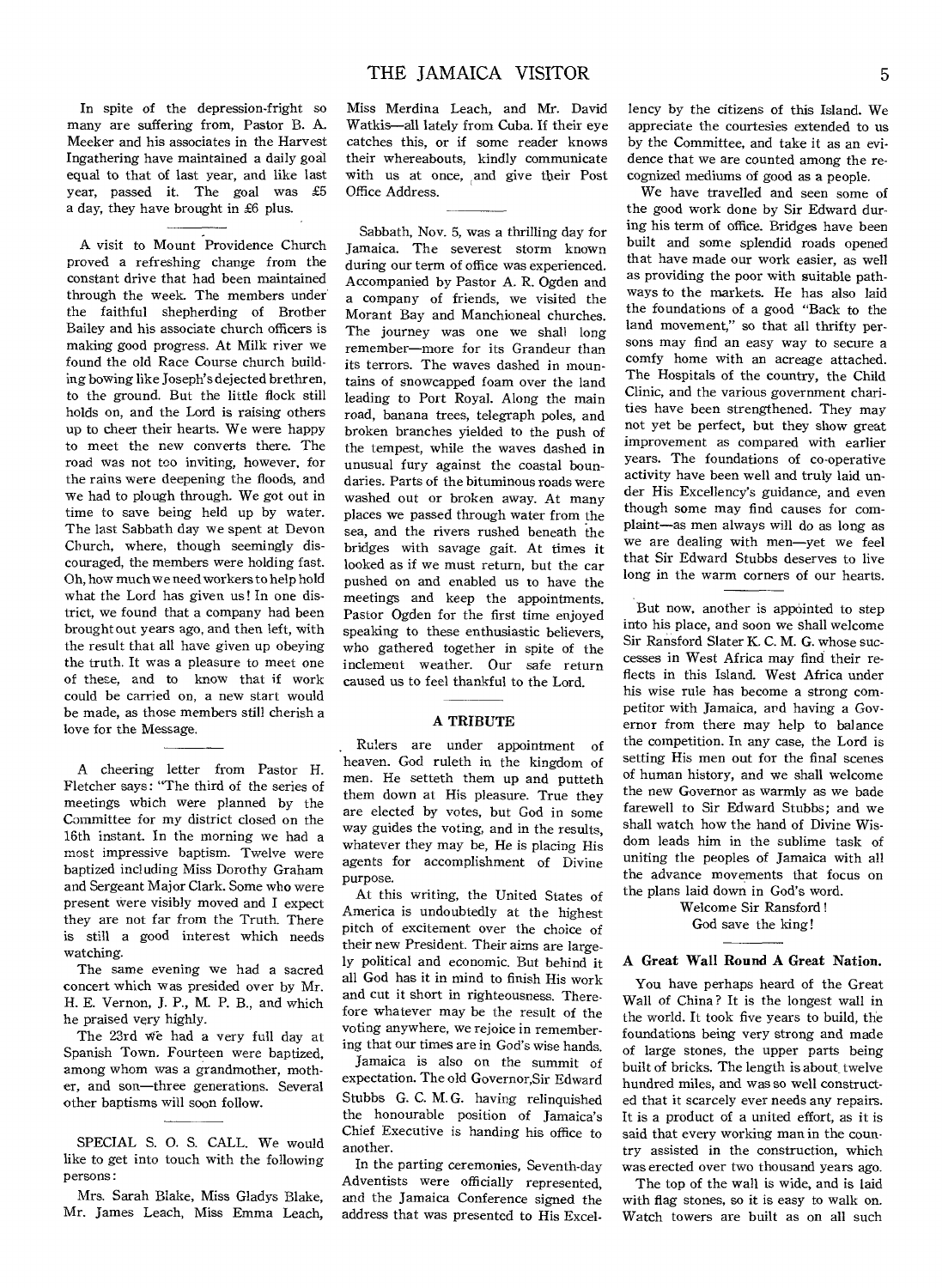walls, and the gates to the cities can be closed at will. The wall is about twenty feet high, although in some of the mountain passes it rises higher above rivers, and it winds its way deep into the mountainous regions, where the end is lost to- most people. Its starting point is at Leao-Tong.

For hundreds of years, the peace-loving Chinese people kept themselves separated by this wall from other nations. They loved their own religion, and did not want any other to be brought in to disturb them. Therefore when Christian Missionaries tried to find entrance, they had great difficulty. It is reported, however, that from the days of the Apostles, the ambassadors of Jesus spread the knowledge of Christianity with some success in gaining converts, some of the disciples of St. Thomas, going there from India very soon after Christianity began to spread.

The first modern missionary, Mr. Robert Morrison, gave his life to work among the Chinese in 1804. But he was obliged to live outside the Great Wall, and putting on Chinese clothing, he only left his house at night when it was dark. He was not permitted to preach about Jesus for many years, but he learned the language, invented a dictionary, and translated the Bible. So clever did he become that in time he was employed as a government translator, and he also worked for the trading company that prevented his getting into the country. Since then the gates of China have been opened, and they welcome many of those whom they refused to admit in earlier days. They too, have traveled much, and mingled with the nations, many of them making good substantial citizens, and they are not aversed to Christianity when it is carried out in the same way that Jesus lived. Thus the Lord has fulfilled the prophecy of Isaiah, given 27 hundred years ago ( chapter 49 : 11, 12). The gospel of Jesus breaks down all barriers between nations and makes earth's differing peoples one great brotherhood. Let us recommend the religion of Jesus by our consistent lives. This will help them to unite with us. Jesus said, "And I, if I be lifted up, will draw all nations to myself." Let us lift Him up in all we do and say.

# WEEK OF PRAYER DEC. 7 — 13.

Leaders please take notice! The Readings for this special week have been forwarded to you in good time, and we look to you to make your very best plans so that your church may enjoy the fullest possible benefit of this solemn prayerweek. Never did we need to draw close to God and to each other more than today. We are with you in spirit and in the fellowship of intercession, and we now pray that the Lord may pour out His Spirit upon His dear people in Latter Rain abundance. dance. H. J. E.



The reason for the growth of the work in Jamaica may be traced to the faithful service of the lay members of our churches. A sample of this as it is being carried on by many of our churches is expressed by R. J. Edwards, leader of

.11.1.1111111•11.111....,

Campbell's Castle Church. He says, "I am very glad to report that through God's help, and his holy spirit working on the hearts of the dear ones, we were able to present eleven souls for baptism at the Mandeville Church on October 1. I am also glad to say that we are planning to start another baptismal class, and we have four candidates." Thus the Lord's fold increases. We have twenty-eight companies in Jamaica which have sprung 'up as a result of this evangelistic work on the part of lay members. Brethren, God is verifying His promise to do great things through His children.

# Report of Home Missionary and Missionary Volunteer Department of the Jamaica Conference For the Quarter Ending Sept. 30 1932.

Number organized churches, 79; Companies, 28; M. V. Societies, 60; Isolated, 53.

Total church members in the conference, 4,244.

Number churches reported, 80; M. V. Societies, 55.

Number of churches holding First Sabbath Church Missionary Service, 66. Number churches holding weekly prayer and missionary services, 60. Number holding weekly Ten-minute Church Missionary Service, 80.

# Report of Work Done :

|                                         | ADULT  | SENIOR M.V. | <b>TOTAL</b> |
|-----------------------------------------|--------|-------------|--------------|
| Number reporting missionary work        | 1,430  | 1.463       | 2,893        |
| Bible readings and cottage meetings     | 8.868  | 3,835       | 12,703       |
| Missionary visits                       | 17.664 | 10,347      | 28,011       |
| Persons taken to Sabbath school or      |        |             |              |
| other services                          | 2.786  | 1,779       | 4,565        |
| Persons given needed help               | 15,265 | 9.356       | 24,621       |
| Treatments given                        | 4.194  | 2,442       | 6.636        |
| Articles of clothing given to the needy | 1.658  | 1.163       | 2,821        |
| Books, missionary periodicals and       |        |             |              |
| tracts distributed                      | 8,989  | 6,681       | 15.670       |
| Missioniary letters written             | 1.032  | 577         | 1.609        |
| Number led to Christ and added to the   |        |             |              |
| church by personal work                 | 48     | 127         | 175          |

## Special M. V. Report

| Number of societies (Including conference society)           | 60        |  |
|--------------------------------------------------------------|-----------|--|
| Number of societies reporting (Including conference society) | 55        |  |
| Total membership [Include members of conference society]     | 1662      |  |
| Total average attendance at society meetings                 | 1451      |  |
| Number reporting                                             | 1463      |  |
| Number of societies holding regular weekly executive         |           |  |
| committee meetings                                           | 22        |  |
| Total number of Senior and Junior young people baptized      | 127       |  |
| a. Number of those baptized whom young people had            |           |  |
| a part in winning                                            | 22        |  |
| Number of young people belonging to Missionary Bands         | 194       |  |
| Society offerings for local society work                     | £1. 8. 6  |  |
| Harvest Ingathering funds reported by young people           | £6. 5.11  |  |
| Big Week funds reported by young people                      | £1. $5.1$ |  |
| Number observing the Morning Watch                           | 906       |  |
| Number reading the Bible through systematically              | 323       |  |
| Number taking a Reading Course                               | 154       |  |
| Number studying for Standard of Atainment membership         |           |  |
| BYRON A. MEEKER, Secretary.                                  |           |  |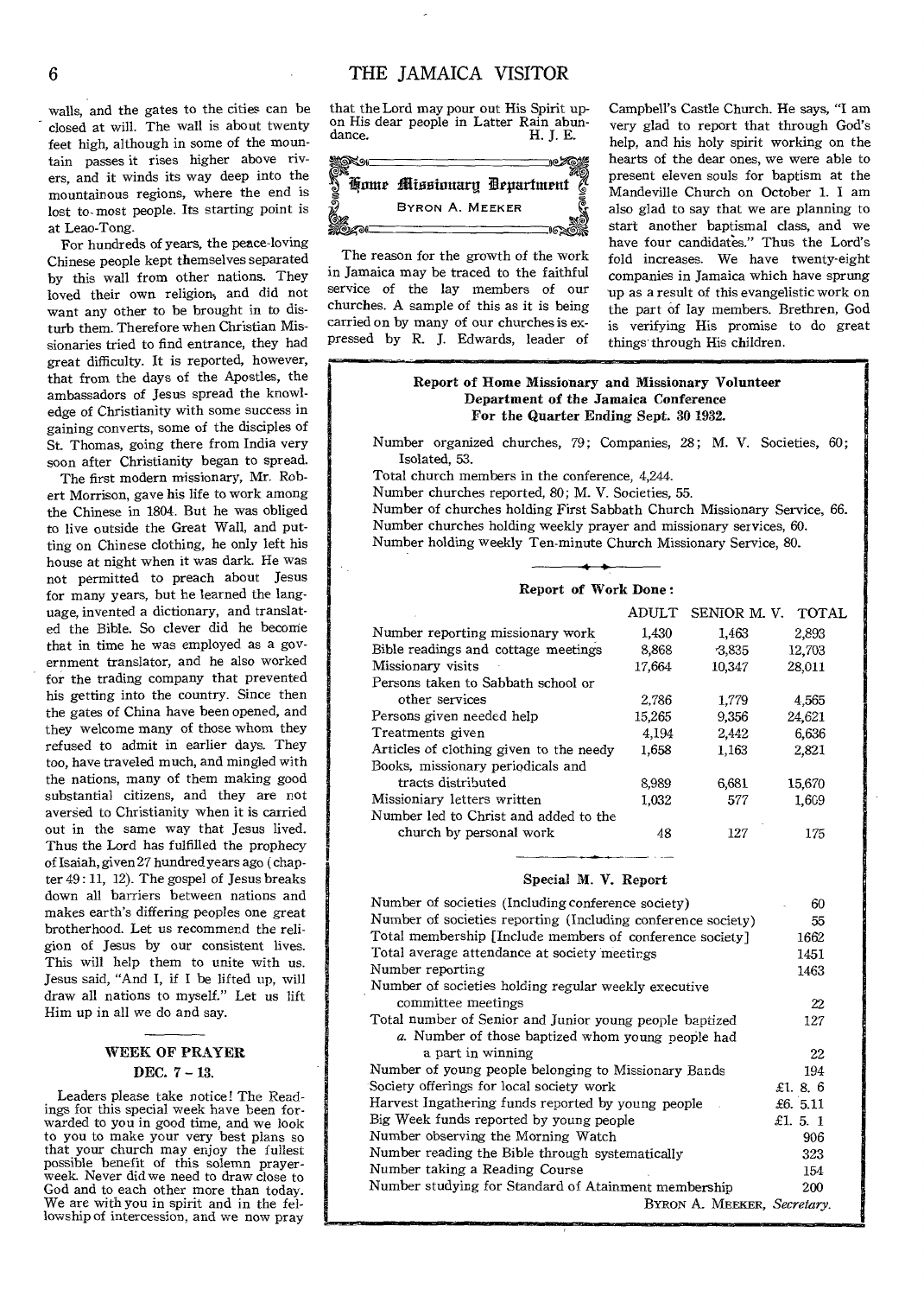# **Rondrygy** elsoor and the self-energies and the selfe<br>S MRS. H. J. EDMED alwa California California California California California California California California California Califo Sabbath School Department

Report for quarter ending September 30, 1932.

| No. of schools             | 107                     |
|----------------------------|-------------------------|
| No. reporting              | 107                     |
| Membership                 | 5078                    |
| Attendance                 | 4288                    |
| Honour cards issued        | 990                     |
| Bookmarks for one year     | 95                      |
| Bookmarks for two years    | 11                      |
| Bookmarks for three vears  | 7                       |
| Bookmarks for four years   | $\boldsymbol{2}$        |
| Bookmarks for five vears   | 2                       |
| Twelve Sabbaths offerings. |                         |
| including S. O. S.         | £220. $7.10\frac{1}{2}$ |
| Thirteenth Sabhath         | 76.16. 54               |
| Birthday offerings         | 2.16.0 <sup>3</sup>     |
| Investment                 | 8.17.3 <sup>2</sup>     |
| Total                      | £308.17.84              |
|                            |                         |

Note the Sabbath School membership at the close of September was 5078. Our goal at the beginning of the year was 5,000. We expect to be well over the mark by the end of 1932. Elder Ogden, our Union President, suggests that we make 6000 our aim for 1933. We believe it will be possible to reach it if each one adopts the "Bring one" method again.

Our offerings, as a result of the S. 0. S. call, are almost £40 in excess of the previous quarter. We trust we will continue to make progress for the need is great, for men and means to finish the work.

Ten of our schools reached the Inter-American goal by giving on an average one shilling per church member on the Thirteenth Sabbath, and eighteen have the membership Goal.

| Our "Pennant" schools now are:— |             |  |  |  |
|---------------------------------|-------------|--|--|--|
| <b>Belfield</b>                 | Mandeville  |  |  |  |
| Darliston                       | Old Harbour |  |  |  |
| Everton Park                    | Orange      |  |  |  |
| Guy's Hill                      | Ocho Rios   |  |  |  |
| Hart Hill                       | Porus       |  |  |  |
| Hector's River                  | Riversdale  |  |  |  |
| Spring Garden.                  |             |  |  |  |

,How many will be added to this list by the time of the Conference?



The Storm has done its destructive work over the Island. There will be on every hand the cry of men and women "More depression." This should not cause any to retreat. No colporteur has ever yet failed if he used God's prescription against hard times. Failure comes only .through neglect of prayer and diligent, persevering, .hard work. Hard times cannot stop the Lord. His work must be finished. "Discouragement is the devil's visiting card. If we accept his card, he will soon be coming in at the front door."

Our goal is in sight. We only need £40 to catch up with last years delivery. We still have two months to do it. Colporteurs, work definitely, cheerfully, and energetically. Work with one clear purpose in view. Use your mental powers to the utmost. Be deeply interested in the goal that is set before you, and let nothing divert you from it. The end of the battle is always the hardest. Napoleon at this juncture wished that night would fall or Blucher would come to his rescue. Brother Farrell, one of the graduates, has come to help us out. Cheer up boys, and go forward with full speed.

The words of George H. Knox, a famous salesman, are very complimentary. He says concerning the colporteurs, "They carry to the doors of the people the best thoughts and experiences of our great men until every fireside becomes a preparatory school. Civilization could no more get along without them than it could without railways. In no other walk

of life are to be found men who are more vigorous, more courageous, more generous, more dauntless, or more tireless workers. The world owes them much. The house-to-house canvasser is a radiator of hope and good cheer. He talks the bright side and leaves a burst of sunshine that lasts all day." Surely the colporteur work is the greatest work in all the world. It is a wonderful profession from God to man. "The acquiring of knowledge is not in itself an education. To get an idea is not enough, we must tell the story, we must deliver the message; we live by radiation, not by absorbtion."

# Colporteur Report October, 1932.

| <b>NAME</b>     | HOURS | <b>SALES</b> | DELIVERIES |
|-----------------|-------|--------------|------------|
| Destoe, K.      | 73    |              | 73.5.9     |
| Ricketts, C.    | 79    | 5.13.0       | 22.18.6    |
| Fletcher, H. H. | 142   | 98.17.6      | 20.4.0     |
| Nation, S. A.   | 64    | 8, 6, 0      | 17.26      |
| Robinson, A.    |       |              | 15.3.6     |
| Dawkins, A.     | 93    | 22.17.0      | 14.17.0    |
| Dillon. L.      |       |              | 12.10.0    |
| Haig, Albert    | 10    |              | 8.10.0     |
| Miller H. G.    | 28    | 2.14.6       | 7.86       |
| Wallace, R.     | 29    |              | 6.3.0      |
| Ricketts, B. A. | 66    | 45, 4, 0     | 4.9.0      |
| Heron, A. W.    | 54    | 15.19.0      | 3.6.0      |
| Campbell, R. B. | 99    | 73.19. 0     | 2.12.0     |
| 13              | 727   | 273.10. 0    | 208.99     |

Young People*s* Page

"Mind that stone!" shouted Harry, as the car sped through the gate. But the warning was too late, for cars move quickly, and George had not seen the stone that was lying in the path of the right wheel.

There was a terrific bang, and Mildred gave a scream and fainted, and all that were in the car were suddenly shaken. George became very pale, and quickly jumped out to see what had happened, and found that the tyre had split and the inner tube was torn almost in two.

Harry was busy trying to attend to his sister, who soon regained consciousness, however, and the boys jacked up the wheel and repaired the damaged rubber.

Little was said during the repair work, for all were too shaken, and sore to talk. But as the tyre was adjusted, George offered the suggestion that "Stones were alright *in their place*, but a nuisance when in the path of the car."

This started a conversation, for Harry was a thinker, and always endeavoured to find some lesson in the incidents of life. "Look at the old mill over there," he said. "It is built of stones the same size and facing." The stone in the foundation that tells the history of the mill says it was built in 1716, and the structure appears to be just as solid and strong as then."

"You 'ye always got some sermon to preach, Harry," said Mildred. "We cannot do anything or suffer any wrong but what you begin to preach at us. Perhaps you think George ought not to be driving, because he happened not to see the things that laid in the path. But you know one cannot see everything."

"That may be, dear, but there is still the fact that if that stone had been with the others in the building, it might have been a very useful part. Look, the steps into the building are just as strong as they could be, and I suppose they have lifted thousands of people out of the mud into the mill all the years. Then too, I would rather have small stone ground to run a car on, than to skid it on mud. What do you say, George ?"

The argument was too convincing for George to deny. So to turn the subject, hoping to escape more sermon, he added ironically, "I think this *car* is in the wrong place, and we had better get on."

The time taken to repair the tyre made it too late for them to make their call, so they turned for home.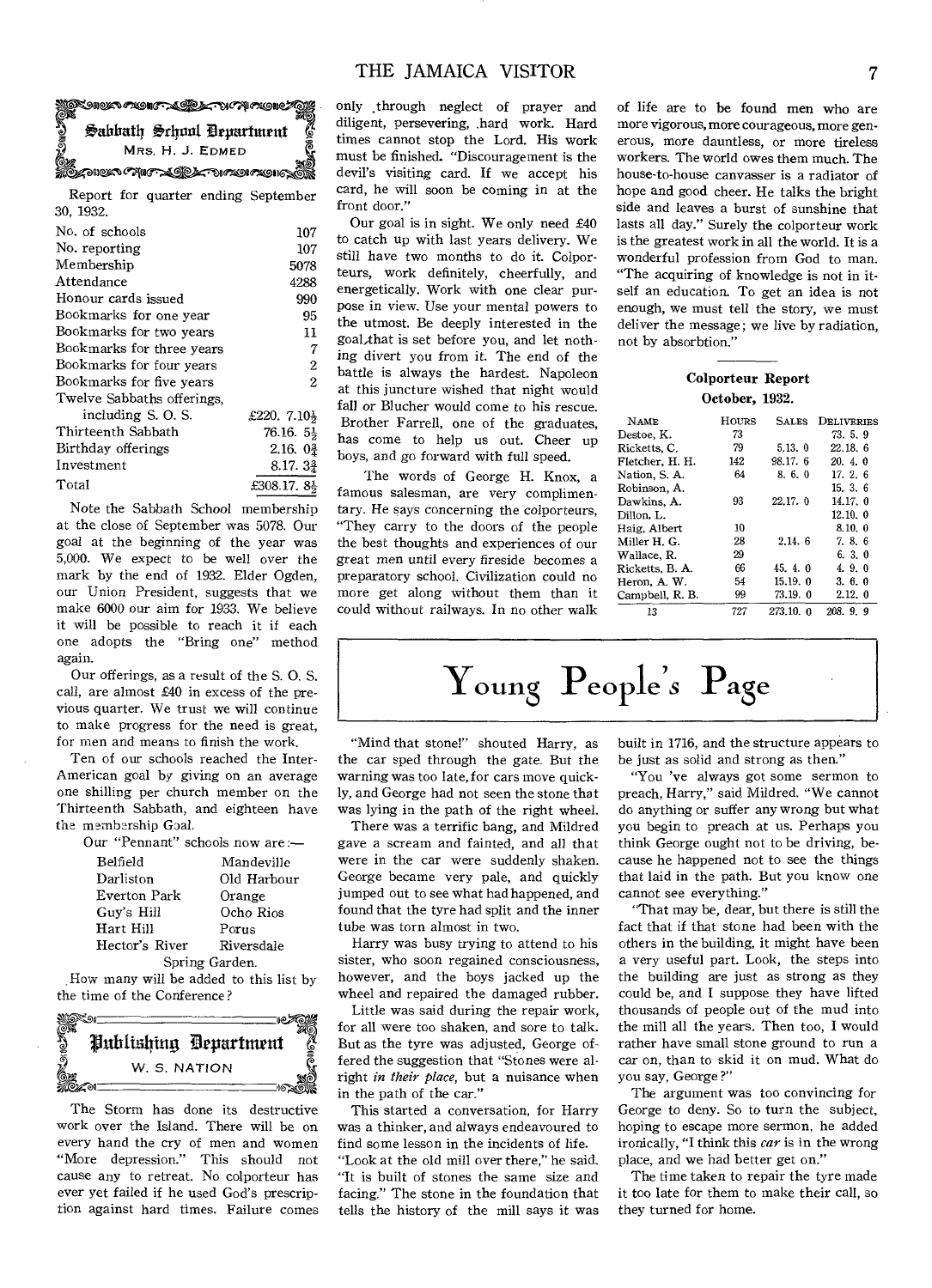Here they found Gerald Haughton talking seriously to their father and mother. He had lost his job, and felt so troubled over it. Said he could never agree with the others in the store, and believed himself to be a misfit. But now he was out of a job, he could not tell what would become of him, for so many were out of work, and who would employ a misfit?

Harry immediately began to compare his friend to the stone, and told how their afternoon visit had been cancelled by a stone being in the wrong place.

"Maybe, you would be a strength to a business where you really fit, and which you are capable of doing. I read of a great railway magnet who is now a millionaire. As a boy he wanted to be a railway manager. But if he had gone into that business without any training or preparation, he would have failed. So he just studied and was offered a place as a porter. He worked hard at that job, and then he was promoted to be a window cleaner. Next, he looked after the Pullman Sleepers. During this time, he studied all he could about railway construction and management, until one day there was an accident on the line. An Express was due at the spot in half an hour, and knowing how to prevent the catastrophe in which hundreds of people would have been hurt; many, perhaps, killed, he stepped into the manager's office and sent a message to hold up the Express. When the manager returned, he was told what had been done by this humble man, and he immediately promoted him to a sub-manager's position. After serving there a few years, he suddenly took over the management, and found out the place where he really fitted, and his name to-day is honouned. This is how men get fitted for the place where they can add strength, and grace to their position. I believe you should take any work you can get — and there is just as much work in the world as there always was. Keep at it, improve yourself, and someday you will be a stone in the industrial building that will be worth while."

"But suppose I could not get a job, what would I do?" said Gerald, despondently. "Make one," answered Harry. "There is another man whose posterity today supplies the world with seeds, plants, flowers, fruits, etc. When a boy he accepted a post in a drapery store as messenger boy. But he soon found that he did not belong to that trade. Somehow he failed at everything and got in the way so that he finally stayed at<br>home without even giving notice. home without even giving notice. Every morning he would go out seeking employment, but could find none. So he started growing vegetables and flowers in his father's garden patch. He studied how to garden on scientific lines, and soon worked up a fine trade in his sales. He also enjoyed the free life, and the study of botany and fruit-culture. Soon he had saved enough money to buy a large garden which he improved and enlarged as the days went by, and now his wonderful farm ranks high among the distinctive land industries of the world. His children are simply handing out to a grateful world the fruits of his early misfit."

Life opened up to the vision of this despondent failue in a new and hopeful perspective, and in a little while he had found where he fitted. The lesson of the stone out of place awakened a new life, and opened up a pathway that led to future prosperity.

# SPENDING TO SAVE

Henry Ford, who has done more to introduce economy into industry than anyone else, astonished the world the other day by saying that successful men seldom saved money when they were boys.

At first this looked like an attack on the time-honoured institution of thrift.

But when Mr. Ford's remarks were read carefully it was discovered that he had really advocated putting away money in the bank of education and self-improvement.

That is a very good bank, especially for the young.

For knowledge and skill deposited in the brain are like treasures laid up in Heaven. Moths or worms can not rust or corrupt it, nor thieves break through and steal.

It matters little to a young man beginning life whether or not he has a nest egg in the bank.

It matters a great deal to him whether he has a trade or profession inside his head, and has diligently added to his ability to follow it.

That is a wise saving. And spending to save is the wisest kind of saving.

The young man or woman who has worked hard to earn money for an education makes the best possible saving when they use it to buy the education.

It may cost them all they have.

But it will be of use, by and by, and of great use.

If, incidentally, they can put away a little money in the bank for a rainy day, so much the better.

But their brain is their "plant", and it is as important to them as the great manufacturing plant of Henry Ford is important to him.

Henry Ford in his counsel gives no encouragement to wasters or squanderers.

. He does not tell young people to go out and toss their money in the air or to buy "good times" with it.

He tells them to use it to improve themselves, which means to add to their stock of knowledge and their stock of experience, and the training of their faculties.

That accomplished, plus average ability, the young people will soon be able to save right along, and to put their savings in the bank.

But if they begin tucking away the pennies which might have brought them an education they will soon find themselves without the training they need to get along in the world, and without the mental ability to enjoy life by and by.

Mr. Ford and a number of his contemporaries who did not in their youth neglect their business educations in order to save money have been able to save plenty of it since that time.

But they have "ploughed" a good deal of that back into their businesses, assured that they would still have enough to go on: *(John Blake in the Fort Worth Star-Telegram.)* 

QUESTION. Kindly give us your reason for urging the use of the individual glasses for the Lord's Supper.

ANSWER. The use of one glass in a large gathering is always attended by the danger of the transmission of infectious germs from one to another. Years ago it was discovered that the use of the community cup at public fountains and such conveniences was the cause of epidemics in which thousands lost their lives. Microscopic examination revealed the presence of such germs as Tuberculosis, Syphillitic, Typhoid, and other malignant diseases. These taken into the mouth are swallowed often with fatal results. In a large gathering, I cannot tell what is the physical condition of the people assembled, for persons often carry germs of diseases as yet undeveloped without knowing it. If I should drink from a glass after another has used the same glass, the germs from the mouth of the one who drank before me would be on the glass, and I would take them into my system, through my mouth. Many of us inherited the fruits of the sins of our fathers and mothers to "the third and fourth generation," and we should all do what we can to prevent the spread of these diseases.

We do not deny that Jesus handed the same cup to His twelve disciples. But they had been closely associated for over three years and He knew their physical condition. Moreover, they were known to be men of esteemed genealogy.

Our times have changed. The sins of to-day are like the sins of Noah's day,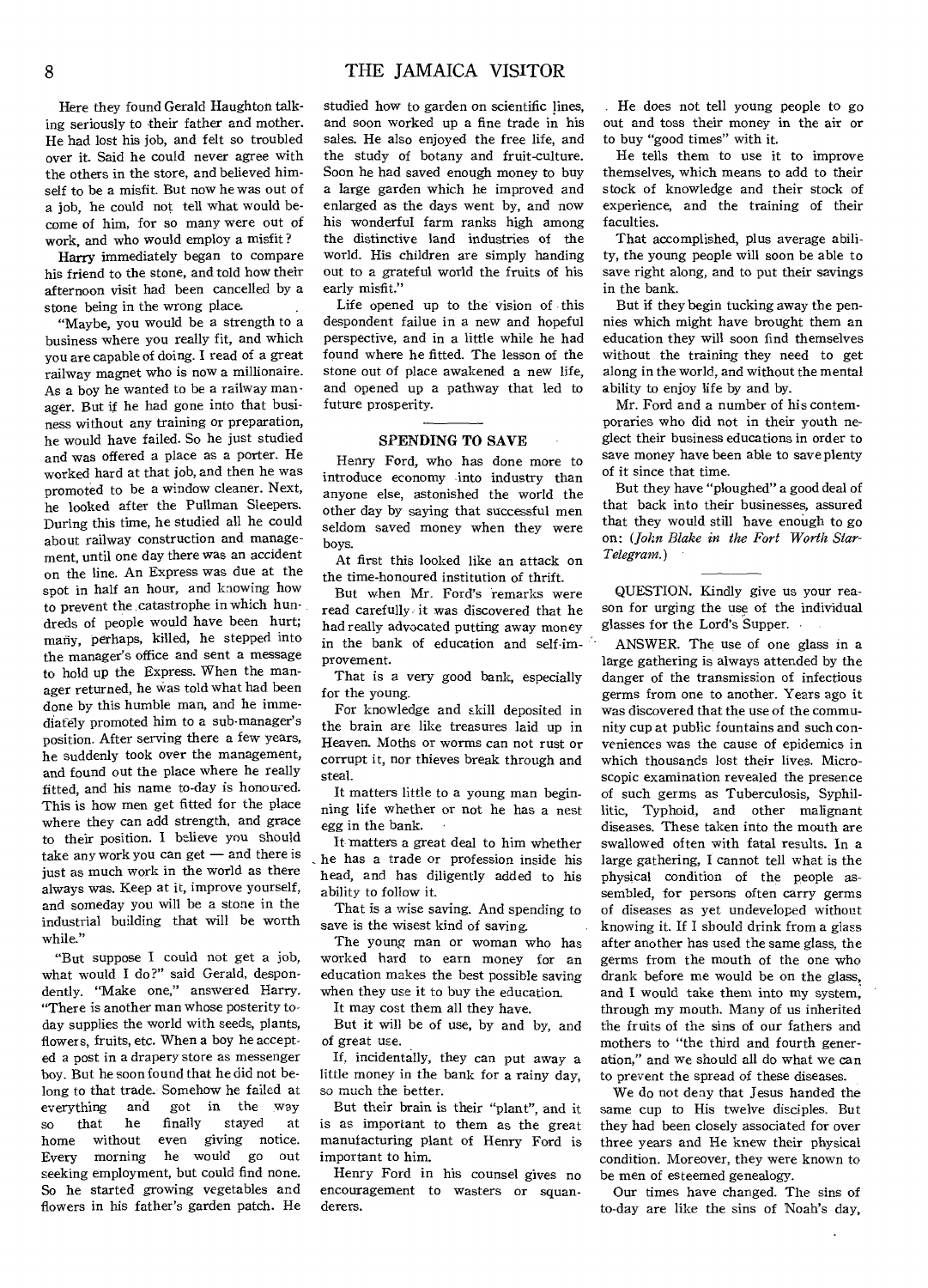and of Sodom. Read Isaiah 24: 4-6. This says the people are growing weaker. That is, less able to resist disease germs. Therefore it becomes us as God's dear children to do all in our power to guard our bodies from infection.

If the people of the world are careful to preserve their bodies, surely God's people should be more so!



# **FRUITS OF UNFAITHFULNESS**

(Continued from last month.)

It was Friday morning, a bright sunny day, when everything in nature blended with the spirit of thanksgiving in the Anderson's home. George was to be brought home at eleven o'clock. Mrs. Anderson had made his room look pretty with a large motto, "WELCOME HOME," made on white paper, with large green leaves. His school books were arranged on a table by his bed, and his toys were all dusted and cleaned, a beautiful bunch of roses and lilies filled a vase on the table, and with new curtains and clean bedding, the room looked very inviting. Mr. Anderson had got the morning off from his work to fetch his son, and right on on time, he arrrived in the carriage and carried his boy up to his room, Mrs. Anderson was at the door to meet her boy, and they embraced long and lovingly, while Mrs. Anderson praised God for preserving her precious boy.

When he saw his room and how prettily it was made for him, he felt some of his fears leave him, for all the days since he had recovered consciousnesss, he had remembered how he broke his promise to his mother. Mrs. Anderson saw her husband off to his work, and then came up and helped her boy with his toys, and tried to make him forget the thoughts that she knew must be stinging his conscience. She managed it nicely for a time, until he felt tired and sleepy; and then, as she covered him in his bed, and kissed him, he put his arms around her, and drawing her to his lips, whispered, "Mother, before I sleep, please forgive me." Then he sobbed, as mother pressed him to her forgiving bosom and assured him that she had done that long ago. Then he tried to tell her, but his sobbing prevented utterance, and she stroked his forehead while he sobbed himself to sleep.

The home was very quiet next Sabbath day. But a great peace rested over each heart. Mr. Anderson went to church and heard the minister speak about the words, "Whom he loveth he chasteneth." George and the Singleton boys grew stranger every day, until Mrs. Anderson allowed her boy to tell what happened. Mr. Anderson had just finished telling about that sermon, and George now began his story :

"It was like this, I really meant to keen my promise to you, Mamma, and we played all afternoon without going near the water. But just when we were preparing to come home Edgar said, 'Let's *go* by the water, and see if we can catch any newts.' At first I said, 'No,' but as he urged me. I at last gave in. I know  $I$  should not have done so. But we went, and we could not find any newts until we went around another part of the pond. We did not know the bank was unsafe there, and we all laid down to catch. But suddenly the bank gave way, and we all fell into the deepest part of the pond. My feet got caught in some rushes that grow there. Edgar tried to save his brother, but was pulled into deeper parts, and we all sank. The keepers came just in time to save us.

None of us knew anything more until we found ourselves in the hospital, where they told us what a lot they had to do to bring us back to life before they could move us. I have learned a lesson, my dear Mamma and Papa, and if ever I make you a promise again, be sure I will keep it.

Mr. Anderson looked at his son with admiration and joy, while Mrs. Anderson mentioned how she had prayed that the Lord would preserve him. Now that He had heard her prayer, they would kneel and thank Him, arid also praise Him for teaching them all such a valuable lesson, and ask Him to keep them all from the fruits of unfaithfulness.

# **THINKING CAP QUESTIONS.**

## **Here's for the Young People over 15.**

1. What Bible army was victorious through its choir?

2. What people won a victory, not speaking a word for seven days, and then shouting God's praise?

3. In answer to whose prayer did an angel destroy a great army?

4. Where was the first war fought and by whom?

5. What will be the last great Battle, and when will it be fought?

# **For Little Folks, under** 15,

1. What book is called a lamp-in the Bible?

2. Which candlestick had seven lights? 3. What did Jesus say is "The light of the world?"

4. What parable teaches that for a lamp to burn it must have oil?

5. What great light did God make that "rejoices?

# **Young People Answering Thinking Cap Questions.**

Chester Jones, A. Boyd, W. Boyd.

### **Little Folks Answering Thinking Cap Questions.**

Evelyn Fletcher, Daphne Crosbie, Roy Crosbie, Eric Plummer, Kenneth Robin-son, Louie Bennett, Lenn Bennett, Ed-gar Bennett, Beryl Bennett.

# **W. I. TRAINING COLLEGE CLOSE SCHOOL YEAR**

**Exhibit of Class Work and Industrial Products Attended By Many Visitors.** 

# **EDUCATION SPEECH.**

# **Enjoyable Programme Rendered : Chair is Taken By Pastor H. J. Edmed.**

### [FROM THE GLEANER.]

The West Indian Training College at Mandeville closed another *successf* ul school year on Monday, the 24th October. The Exhibit of class work and industrial products was held on the same day and was attended by hundreds of enthusiastic visitors. As one entered the spacious library of the college, one became almost speechless with admiration at the attractive display of pictures from the art department, which faced one, showing exceptional talent in pastels, pen and ink drawings, etchings, oils, and water colours: portraits, fruits, flowers, birds, animals, and landscapes, reflecting much credit upon Mrs. Bertha Peake, the instructor in art.

Class work in mathematics, bookkeeping, history, Scripture, home nursing, literature, composition, rhetoric, and Latin decorated the side walls of the library, and it would be difficult to tell which attracted the most attention, for all showed neatness, carefulness, and accuracy.

Younger visitors were greatly interest-ed in the display of work done by the children in grades one to six where the practice teachers of the college normal department gain their experience. Pupils in grades seven and eight also had

a separate exhibit of maps, art work, and written work.

An extensive exhibit of samples from the college printery was also in the library. We were told that six students earn a large part of their school expenses by working in the printery, and that that is the ,average number in the other industrial departments.

In the room usually occupied by short-<br>and and typeing classes, was a hand and typeing classes, charming arrangement of furniture from the wood-products department, the comfortable-looking chairs inviting one to linger and rest a while. In the mathematics room was more a varied exhibit than usual from the college bakery, with its appetizing odors; but the farm and the garden department was out of luck at this season. In an adjoining room a large variety of manufactures from the sheetmetal department represented a part of the activities of another group of workers; and in still another room was a tempting array of cakes, pies, cookies, and doughnuts from the culinary department.

By 8. p. m. the college auditorium was crowded with the friends and relatives of the students and patrons of the school, and the seventy students were packed in on either side of the main rostrum, which had been tastefully decorated for the event. Then the class which had finished their secondary education, and others taking part in the programme marched in, followed by the remainder of the teaching staff. Mr. R. E. Shafer, B. A., President of the College, introduced the chairman of the evening, Pastor H. J. Edmed, and both expressed appreciation of the large concourse of people from all over the Island who had gathered to hear